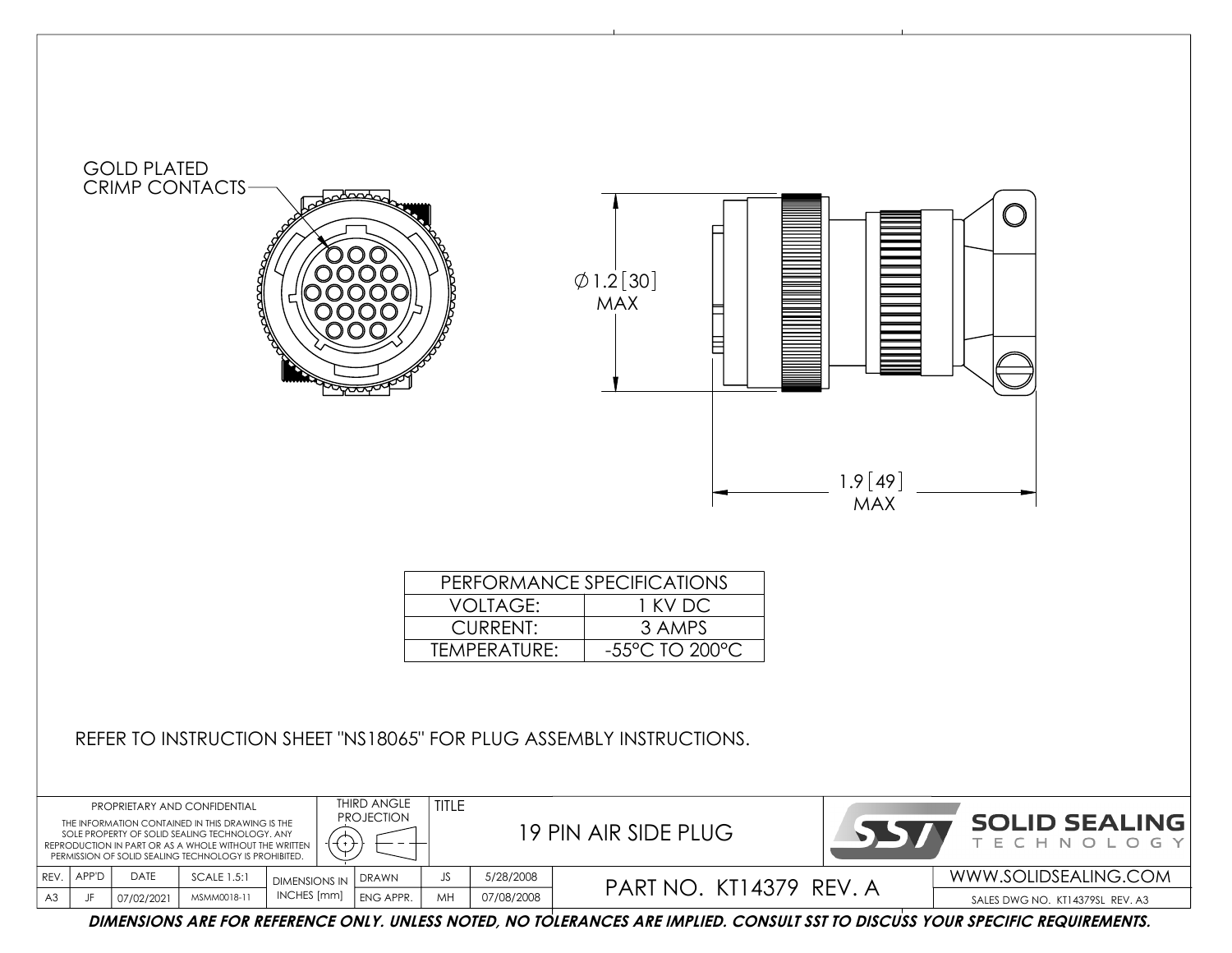

**DIMENSIONS ARE FOR REFERENCE ONLY. UNLESS NOTED, NO TOLERANCES ARE IMPLIED. CONSULT SST TO DISCUSS YOUR SPECIFIC REQUIREMENTS.**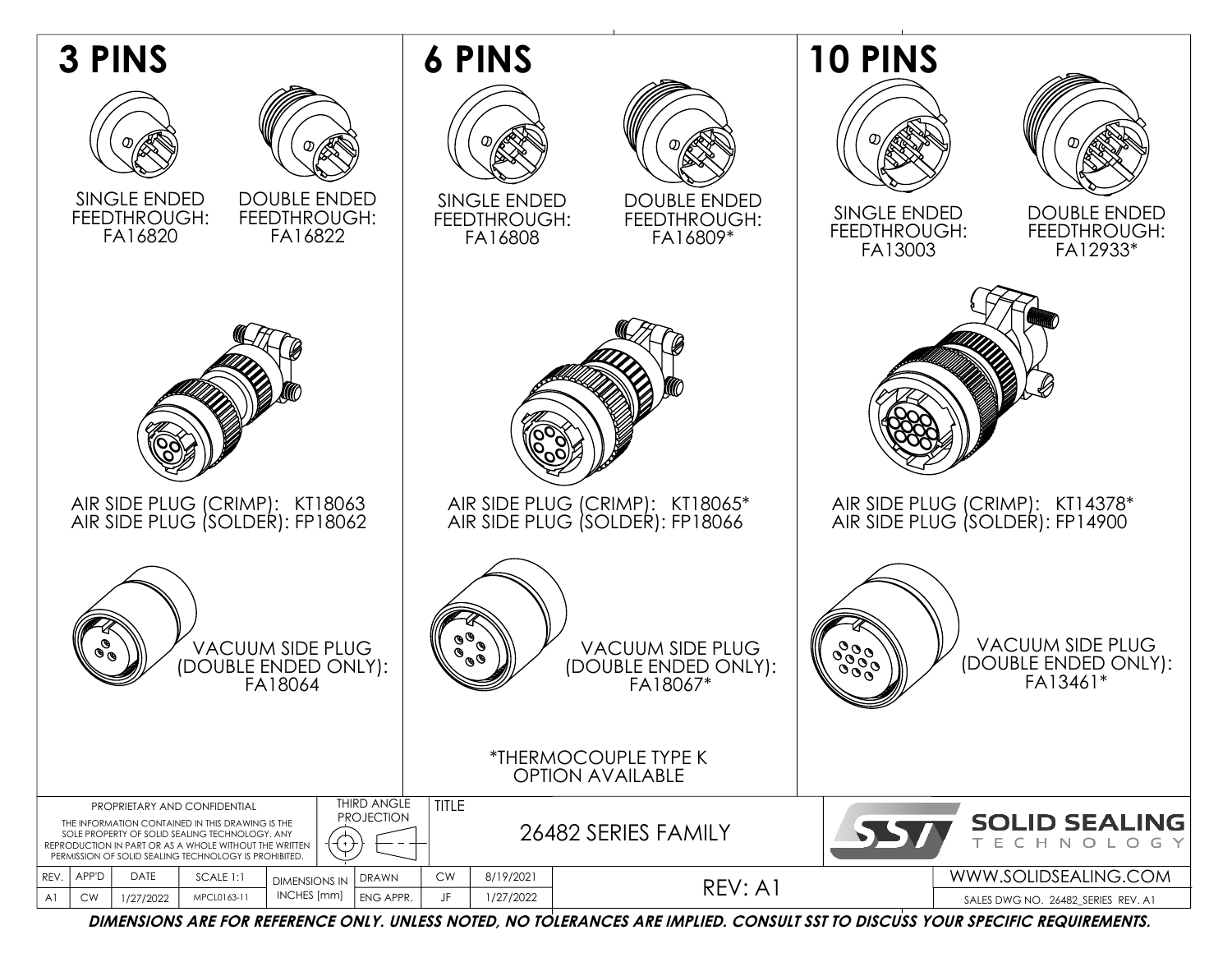

**DIMENSIONS ARE FOR REFERENCE ONLY. UNLESS NOTED, NO TOLERANCES ARE IMPLIED. CONSULT SST TO DISCUSS YOUR SPECIFIC REQUIREMENTS.**